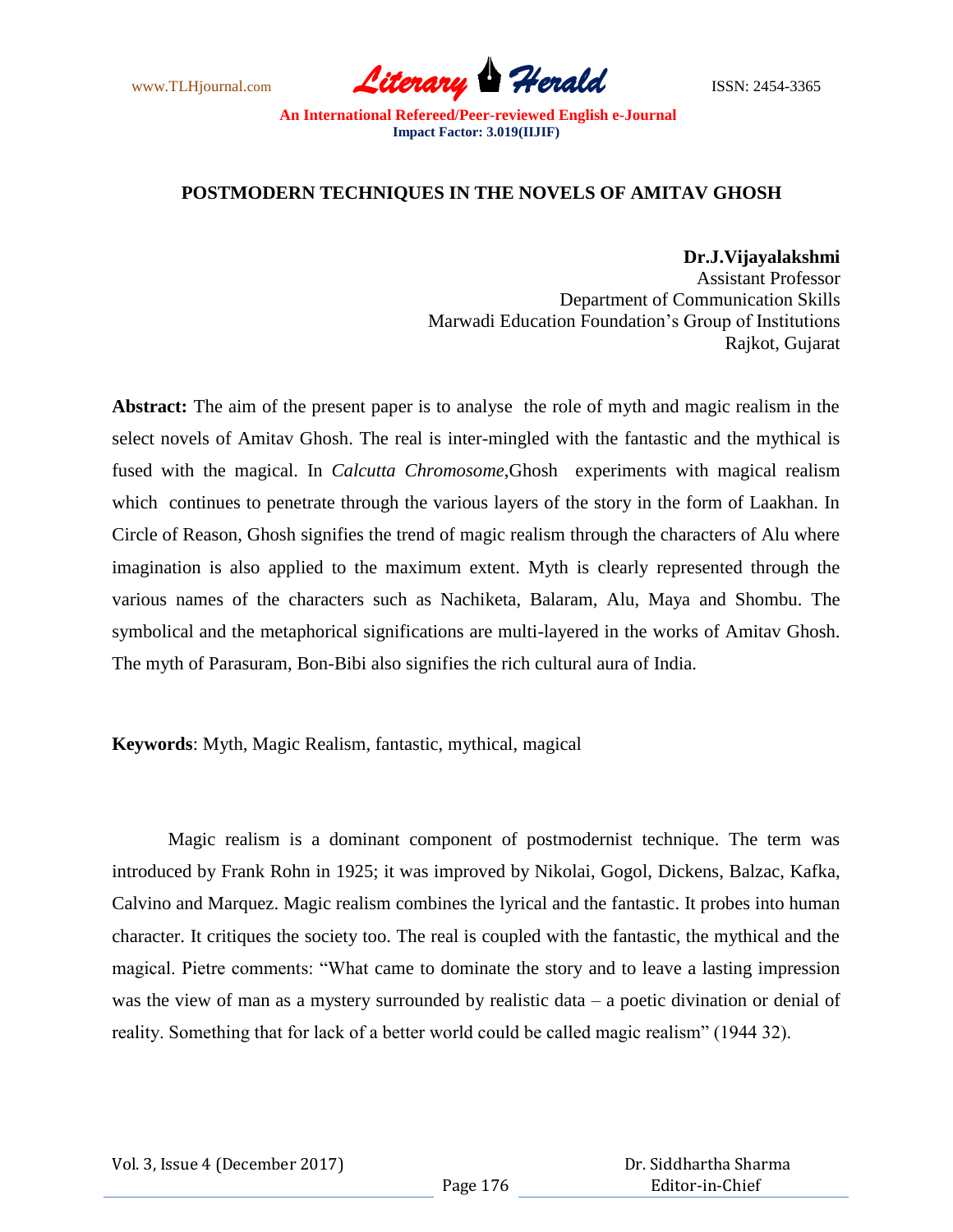

Ghosh experiments with this technique in *Chromosome.* Laakhan is not dead as his spirit continues to hover in different forms. When Phulboni is young, he was recruited by the British company and in 1933, he was deputed in Renupur. He arrives by train in the deserted station which is flooded by monsoon rains. In spite of the efforts of the station master, he decides to spend the night in the signal room. A night of terror is about to follow. Objects move by themselves. When Phulboni falls asleep and awakens to find that the signal lantern has its place some fifty yards down the railway track. He imagines that the station master is carrying the lantern. He follows the signal and falls, about to be killed by a train even though he could spot no train. Phulboni is afraid as an unusual feeling of horror haunts him. He falls asleep and wakes up the next morning only to find that the lantern remains unmoved. The third time, he falls asleep and awakes only to find himself thrown in the tracts of the station. When Phulboni asks the strokers of the train, he is horrified at the reply that the tracts have grown rusty and overgrown. When Phulboni tells that the station master might have: "pulled the switch by mistake" (279), the chief engineer informs him that there has not been a station master in Renupur for a period of thirty years.

Next, Lutchman is a representative of magic realism as he is portayed with a thumbless left hand in the Phulboni episode. Phulboni has also seen the impression of a hand without the thumb in the signal box at Renupur. It is unbelievable that the spirit of Lutchman continues to haunt generations after generations. D.D. Cunningham's horrified experience is another example of magic realism, when he is confronted by M.M.Salmein, the student of Countess Pongcraz. She, too, is a member of the Secret society. When D.D. Cunningham communicates the uneasiness regarding Mangala, MM Salmein makes the pigeons fly. She tells that the knowledge which he sought after was dangerous and he would never come to terms with reality. He tries to avoid pigeons. After this incident, D.D. Cunningham disappears from the society for ever.

An aura of magic realism is coupled with a sense of quest when Sonali catches a glimpse of an unusual ritual. The rites are performed on the body of Romen Halder and the woman who conducts this ritual is Mrs.Aratounian. Here, reality is mixed with fantasy: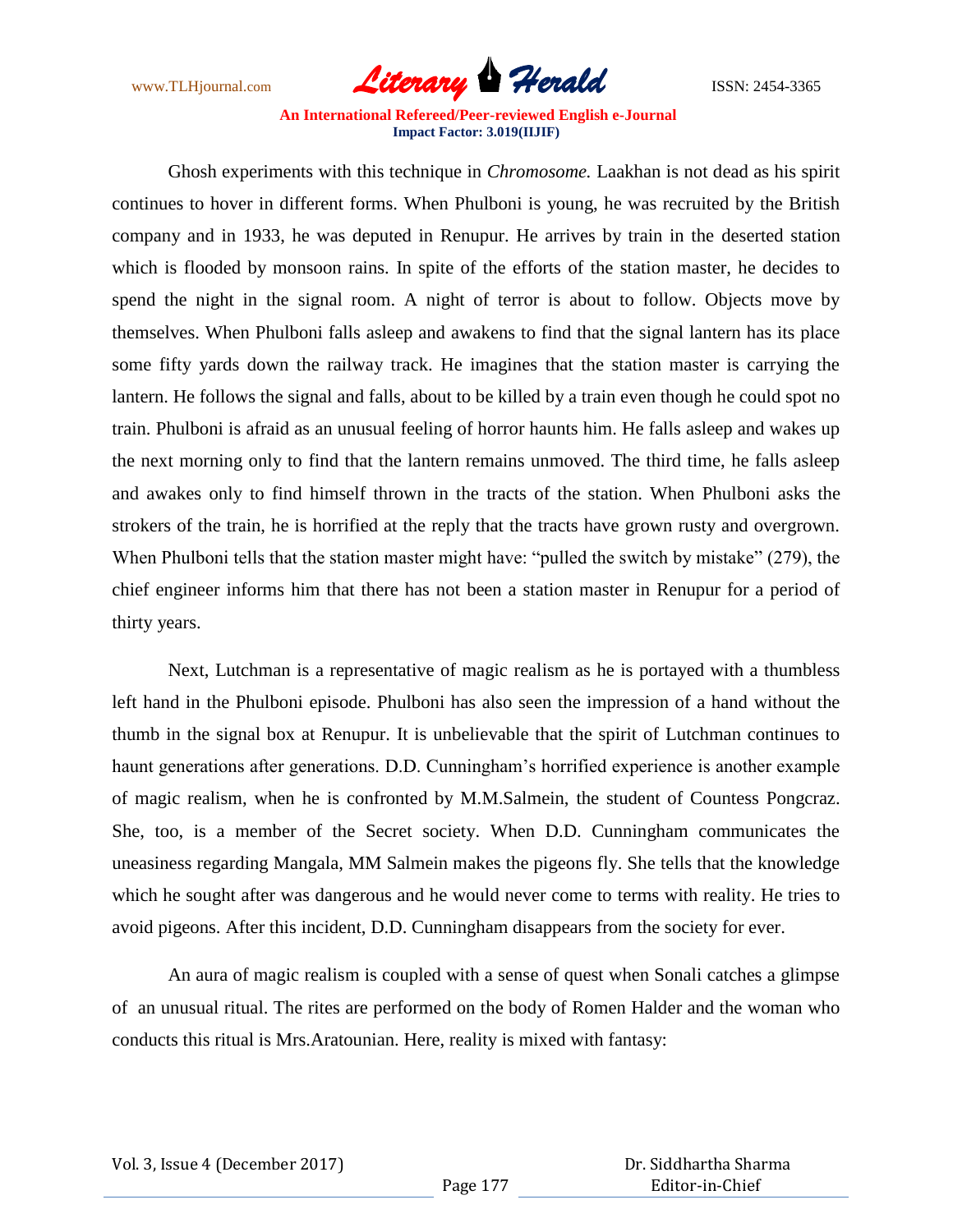

She caught a glimpse of tops of legions of heads. A figure had come out of the shadows: it was a woman; in her left hand she was carrying a bamboo bird-cage. She seated herself by the fire and placed the leg and bird-cage beside her. She took out two scalpels and a pair of glass plates. Then, she reached out, placed her hands on whatever it was lying before the fire and smiled ... the woman said to the crowd . . . The time is here, pray that all goes well for our Laakhan once again (139-140).

In *Reason*, Toru Debi thrusts the singer – the sewing machine in unusual circumstances and requests him to get her another. Alu obeys Toru"s obligation to throw the machine into the pond. So, he runs unknowingly until his legs carry him. The note of magic realism is evident as Alu makes a sudden turn and wants to enter the house again. Bolai-da saves the situation and makes Alu realize that everyone in the house is dead as he could: "see the flames of the known world surrounding the skies" (149).Ghosh, thus combines elements of the real and the unreal. The magic realist technique gives Ghosh the widest possible scope to exercise his imagination. At the same time, Ghosh does not lose his hold on the structural values of his fiction. Next, Ghosh's use of myth demands attention. Though myths belong to the realm of primitive religion, they are an integral part of literature as well. In classical Greek, "mythos" signifies any story or plot, whether it is true or invented:

> Mythology is a system of hereditary stories of ancient origin which are believed to be true by a particular cultural group, and which served to explain (in terms of the intentions and actions of deities and other supernatural beings) why the world is as it is and things happen as they do, to provide a rationale for social customs and observances and to establish the sanctions for the rules by which people conduct their lives. (Abrahams, 179)

Myth is evident in the name given to a character in *Reason*. Nachiketa, a mythical character goes to the gate of death- the God of *Yama* in order to fulfil the wish of his father. In spite of the obligation by the God of death, he is stubborn to embrace death. Yama is pleased and he offers absolute knowledge to Nachiketa. However, in the novel, the knowledge gained by Alu from Balaram leads him to Tamas (death) which stands in a sharp contrast to the mythological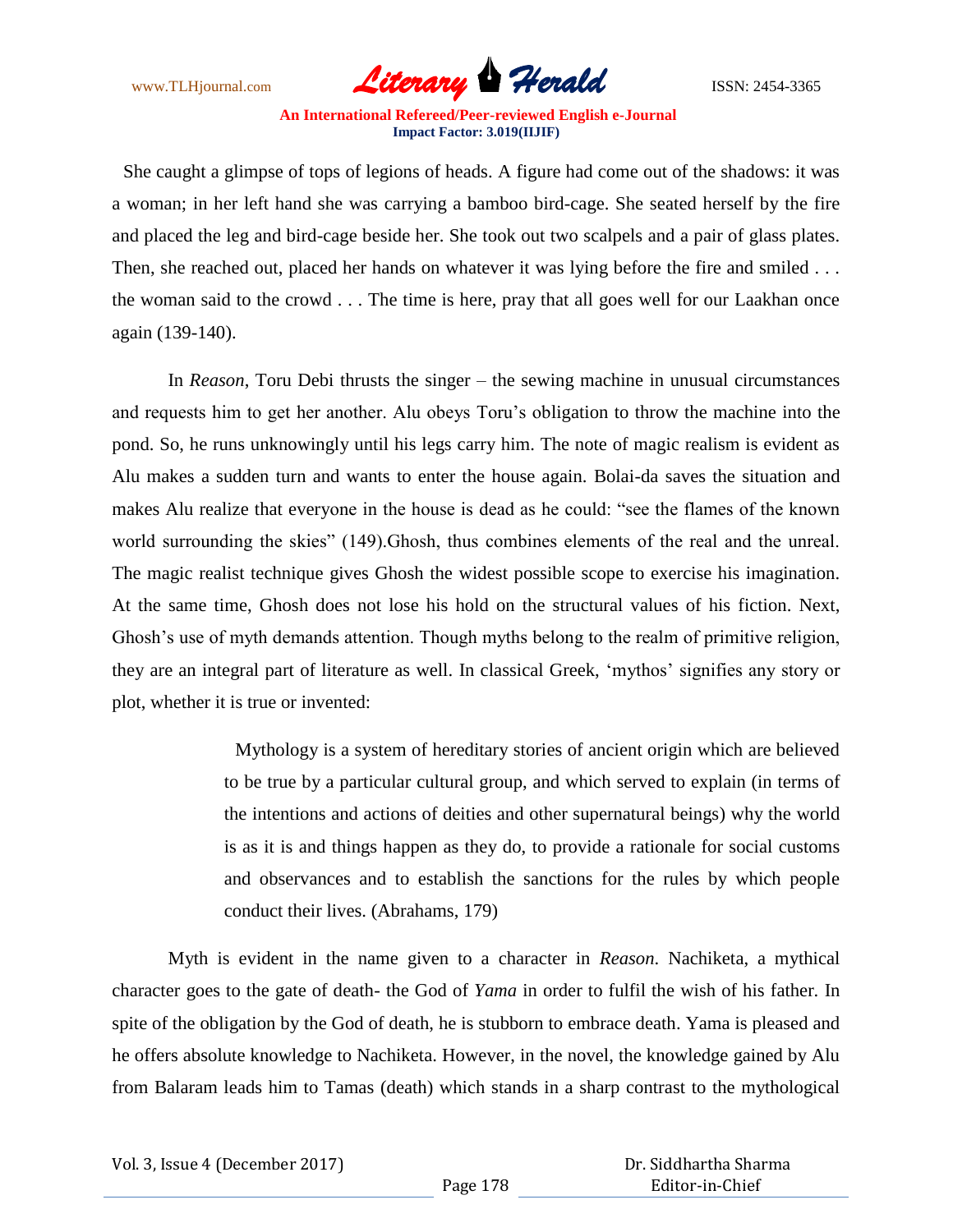

reference. Shombu represents the form of Lord Shiva who is responsible for the destruction of the evil. Maya represents illusion, but she is realistic. Balaram reminds one of the incarnations of Vishnu, Balarama. However, Ghosh"s Balaram makes wrong choices and ends up as a failure in life. Jyoti Das signifies lamp, but instead of the light that should be brought to the society, he spells darkness everywhere.

It is through Ben Yiju"s marriage with Ashu that the myth of Parasuram is brought out in *Land* as it: "links her to the matrilineal community of Nairs, who still form a substained section of the population of the southern part of Malabar Coast" (229). The system of devadasi is associated with the myth of Parasuram. Parasuram is also an incarnation of Vishnu. Parasuram slays the head of his mother Renuka on the order of his father saint Jamadagni. Parasuram wants to get her life back. So, the saint orders him to fix the head of a harijan woman who is depicted as goddess by everyone owing to her devout faith.

In *Tide*, the myth surrounding the creation of river Ganges is evident. The legend points out the descent of goddess Ganga from the heavens which would have destroyed the earth if Lord Shiva had not controlled her by tying into his ash-smeared locks. When Lord Shiva's hair is washed into a vast knotted tangle, the river separates into thousands of tangled strands which speak for the existence of the immense archipelago of islands stretching from Hooghly in West Bengal to the shores of Meghna in Bangladesh. Also, tracing Tethys sea to the Greek mother of Ganga, Ghosh presents a theory about the emergence of the Indian subcontinent and then the birth of her twin children,the Ganges and the Indus. The river dolphin "shushuk" is the creature that conjoined the Ganges and the Indus and it is the legacy left to the twin river by their mother Tethys. Ghosh underscores the fact that life is conditioned by beliefs about nature and religion with their allied mythological patterns.

Further, the myth of Bon Bibi, the goddess of the forest who rules over the jungles is represented in *Tide*. Bon Bibi came to Sundarbans with her brother Shah Jhongoli. She had encountered the demon- Dokkhin Rai and had defeated him in a pitched battle through which one half of the jungle went to the demon and the other half was retained by the goddess. Dhona, a trader, goes with his men to collect honey and was in Dokkhin Rai"s territory and the innocent